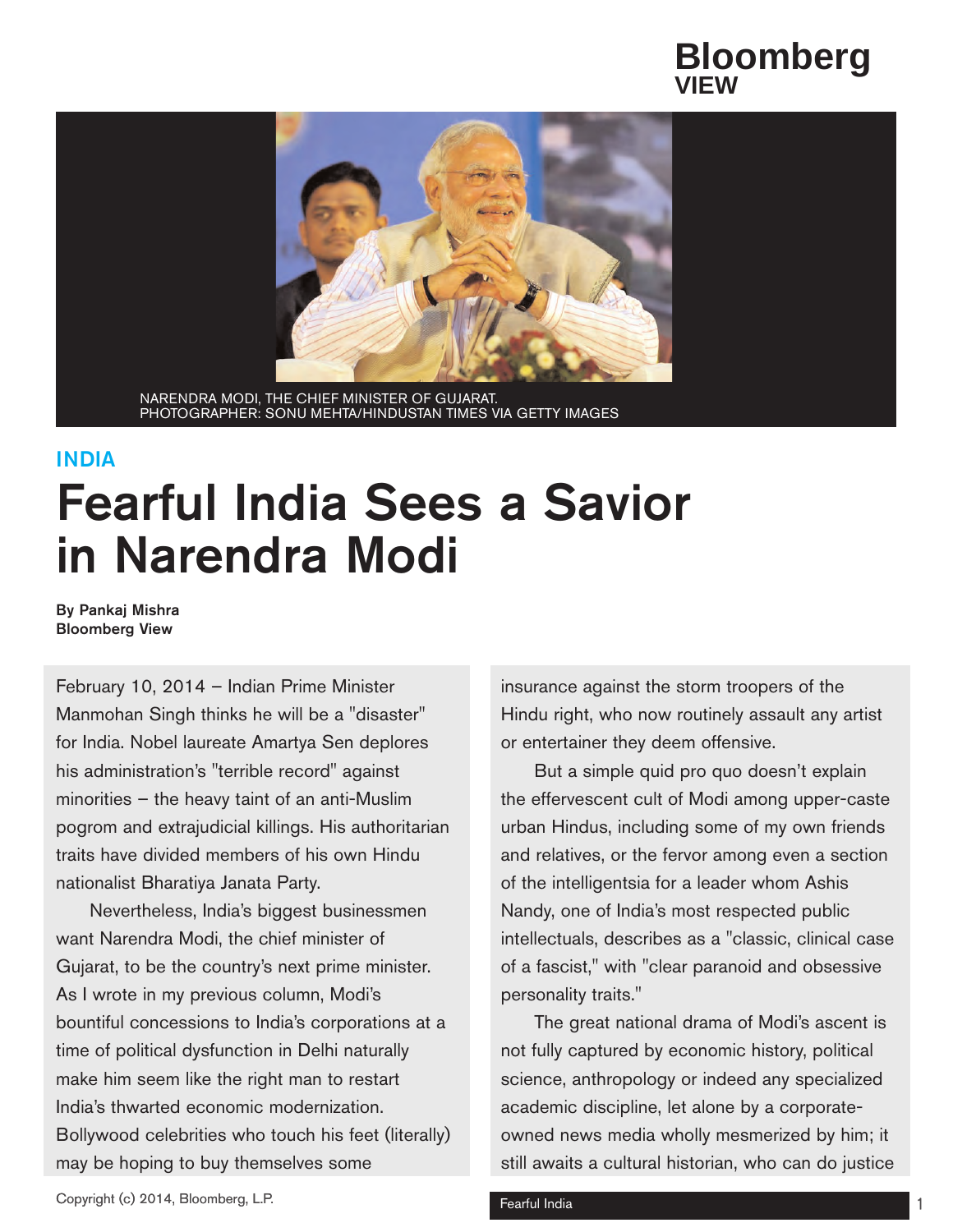to changing sentiments and self-perceptions as well as material transformations in India in recent decades. In the meantime, the phenomenon of Modi seems the most revealing symptom and effect yet of India's fraught attempt at economic liberalization since 1991.

Uneven growth has generated both wild fantasies of a "Global Indian Takeover" (the title of a regular feature once in India's leading business daily, the Economic Times) and deep resentments. Modi has in turn emerged as their shrewdest manipulator in Indian politics. This helps explain many apparently contradictory aspects of his program and appeal.

For instance, the reflexive fear, loathing and distrust of Muslims – the country's most impoverished and depressed minority – among Modi's well-off Hindu supporters may seem strange. But, as the New York University anthropologist Arjun Appadurai argues, such hatred helps stave off anxieties that even many recent beneficiaries of globalization feel about "their own minority or marginality (real or imagined)" in a time of "unruly economic flows and compromised sovereignties." Beating up minorities becomes another way of creating identity and rekindling a sense of kinship.

Modi has also played the periphery-versuscenter card well by speaking of Gujarati achievements that are allegedly ignored, if not mocked, by India's arrogant and upstart rulers in Delhi. In this morality play, Gujarat's son-of-thesoil brave entrepreneurs are ranged against "foreign"-seeming dynasts (read, the Italian-born leader of the Congress party, Sonia Gandhi), deracinated pseudo-secularists and deluded socialists.

Modi's party has long advocated a backward-looking program of economic selfreliance. Yet, among an aspiring class of urban Indians, many of whom revere Adolf Hitler as a terrific organizer, Modi has effectively deployed the idioms of management, national greatness and security, fusing them with emotive appeals to racial and religious community. His retrograde Hindu nationalism looks contemporary as a result, an exemplar of technocratic skill.

Most important, Modi uses the most beguiling discourse in underdeveloped countries – that of "development." Promising bullet trains and 100 "smart cities," Modi offers to the Indian middle class, which has long suffered from Singapore-envy, its utopia of a "neat and clean" urban environment in which the poor are miraculously absent.

Modi-mania is also an epiphenomenon of India's recent political and economic crisis – particularly, the abrupt collapse of the Global Indian Takeover project. Many of those invested in this absurd delusion have suffered both material and psychic losses. They, just as much as Indians left behind or pushed back by uneven growth, are vulnerable to demagogues promising a national regeneration.

Of course, the pied-piper's tunes of national unity and purpose, the scapegoating of minorities, and the mobilizing of malcontents have also been witnessed elsewhere – most prominently in countries that started much later than their peers the process of building strong nation-states and then underwent disastrous setbacks and crises.

Social unrest within Germany and Japan in the late 19th and early 20th centuries also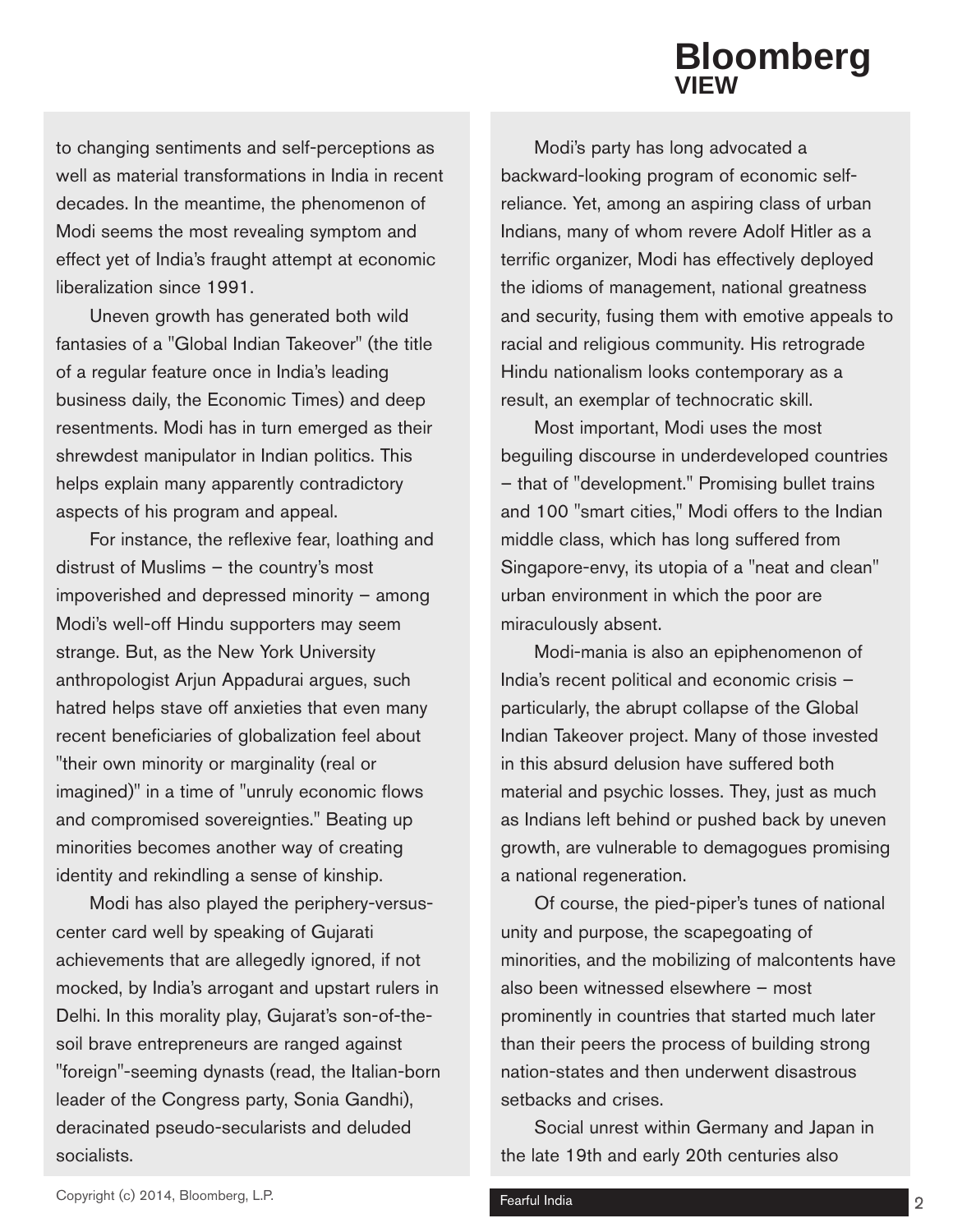# **Bloomberg NEWS**

generated mass veneration for apparent strongmen, and authoritarian-minded groups tried to forge a sense of community by intensifying hostility to people perceived as aliens and outsiders.

The great poet Heinrich Heine expressed early the overpowering German longing for salvation through a robust leader:

Chase out these clowns, and close the show, Be their critics and chastiser; Shut down this parody of the past – Come soon, come soon, O, Kaiser.

Something like this savior-delirium seems to have infected many urban Indians today. It is too early to say whether "salvation" by Modi will also portend a catastrophic breakdown of social order and moral restraint. But, with elections just months away, it does seem the right time to be suspicious of his formidable cheerleaders and to redouble faith in the wisdom of Indian voters, and in India's great political and social diversity.

– Editor: Nisid Hajari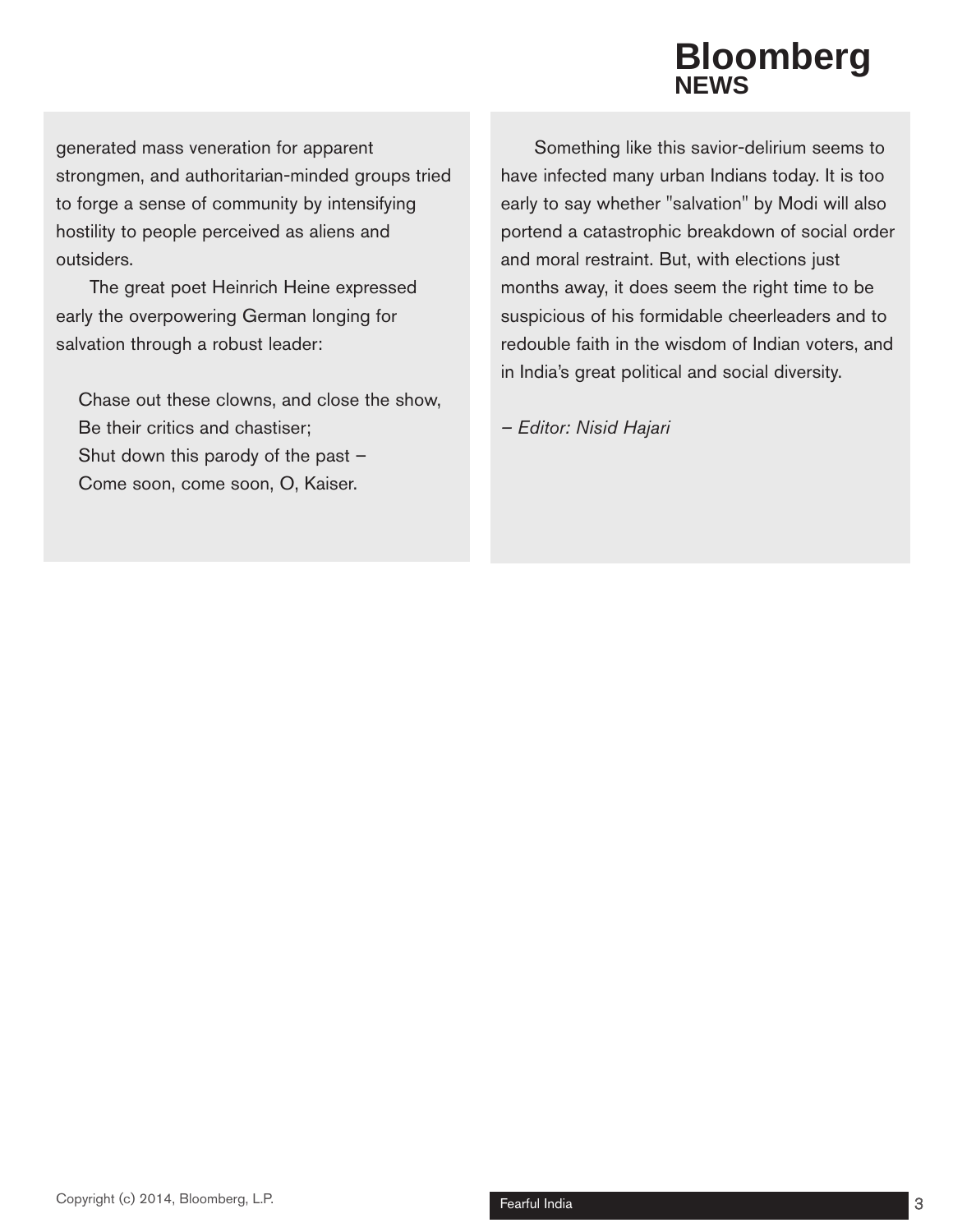

A PEDESTRIAN WALKS PAST A BILLBOARD FOR ELECTIONS VICTOR NARENDRA MODI. PHOTOGRAPHER: PRASHANTH VISHWANATHAN/BLOOMBERG

# INDIA India's Latest Miracle Man

By Pankaj Mishra Bloomberg View

May 16, 2014– The ascent of an apparently decisive man as India's next prime minister has been greeted euphorically by the country's stock market, which has risen to record levels in recent days. Foreign investment may start flowing again, and, with fresh reforms on the anvil, India seems back on track to become the world's next economic powerhouse.

If that induces a sense of deja vu, it is because the reaction to Manmohan Singh's appointment as prime minister in 2009 was eerily similar. India's biggest businessmen, along with foreign leaders and journalists, vied to hail Singh, now universally derided, as an inspirational trailblazer – the "architect of modern India," in Pakistani dictator Pervez Musharraf's unctuous words.

The expectations for Narendra Modi are even greater. The exit polls predicting victory for his

party, the Bharatiya Janata Party, alone roused stock markets to new highs. And it is now time to ask – momentarily leaving aside questions about Modi's mode of crony capitalism and sectarian outlook, and the dark days his victory portends for political freedom in the subcontinent – whether the periodic craving of India's shareholding class for efficient economic leadership is a sign of helplessness before intransigent reality.

Certainly, it reflects a failure to acknowledge that all Indian governments elected to power since the economy's liberalization in 1991 have been necessarily torn between their rhetorical commitments to the struggling majority and their real proximity to the tiny minority of the rich who boost growth rates. In India, accelerating growth alone doesn't win you elections – as the BJP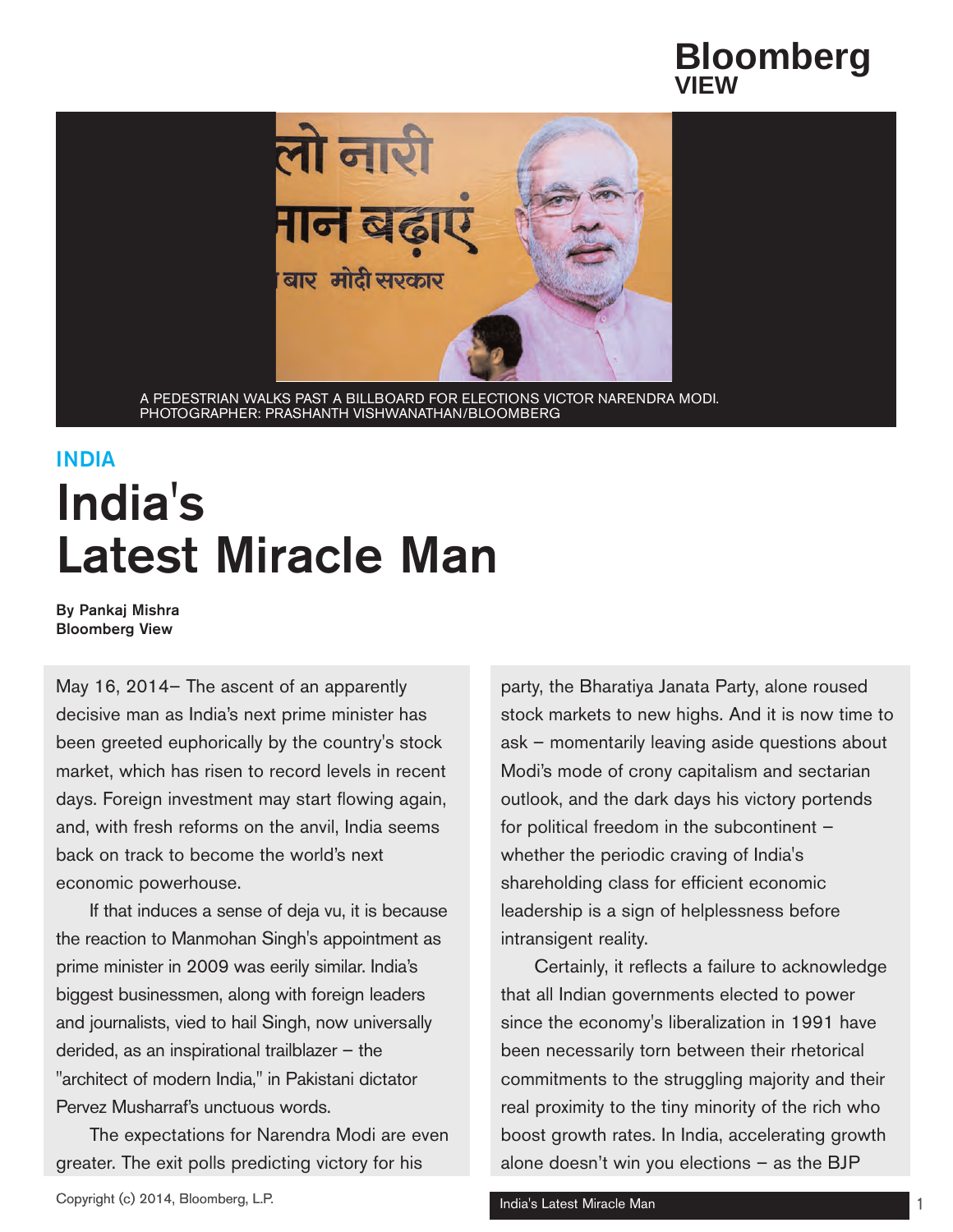discovered in 2004. You must be seen to be doing something for the poor, as the Congress party did before 2009, when an ambitious rural works program brought its coalition back to power.

The inevitable conflict between the demands of mass democracy and a capitalism geared to private wealth creation is what makes for "indecisive" leadership, more than any personal traits (after all, Singh, a trained economist, was hailed as a terrific steward for much of his tenure).

Also, India's economic difficulties are structural and deep-rooted, and they won't disappear with the waving of a charismatic leader's magic wand. India's economic boom – part of a worldwide expansion before the crisis of 2008 and led by debt and exceptional flows of foreign capital – was always going to be unsustainable in the absence of a solid manufacturing base and long-term investments in social and physical infrastructure.

Last year, the smallest hint that the era of excess liquidity created by the U.S. monetary stimulus might be ending caused India's biggest financial crisis since 1991. In any case, cheap money of the kind that flowed into India wasn't generally beneficial: It enabled easy finance for local corporations, which then garnered national resources such as spectrum, coal, land and iron ore and created artificial wealth on the stock market.

No wonder the much-celebrated double-digit gross domestic product growth in India was largely jobless – an alarming fact in the world's second-most-populous country, which must produce 1 million new jobs every month simply to absorb new entrants into the workforce. Employment in manufacturing as well as agriculture has actually shrunk during the past decade.

Nevertheless, India was hailed by its corporate chieftains – who were naturally keen to see foreign capital flowing in – and day-tripping foreign journalists as a "tiger" economy. It was repeatedly yoked with China's immensely larger, productive and broad-based economy.

But India needs a manufacturing revolution before it can even be considered in the same economic league as China. This is hardly the work of a day, or even a couple of electoral cycles. And it must begin with the recognition that the regime of crony capitalism and rent seeking that delivered impressive growth rates for a while has put the country on a trajectory to oligarchydom.

The economists reciting the mantra of "more reforms" clearly had many compelling arguments about the need for less regulation. But they rarely paused to examine the real nature of India's economic growth, let alone to challenge its biggest and mostly undeserving beneficiaries: India's leading business houses, who created much paper wealth through the stock market, then used the money to finance elections (and control the media).

Despite the massive tax concessions they received from grateful politicians, they remain in a huge debt trap, with a massive exposure of close to \$200 billion in loans from abroad, their interest payments far exceeding their annual earnings. Stressed loans constitute \$100 billion, or 10 percent of all loans – a figure expected to rise to 15 percent by 2015. The Organization for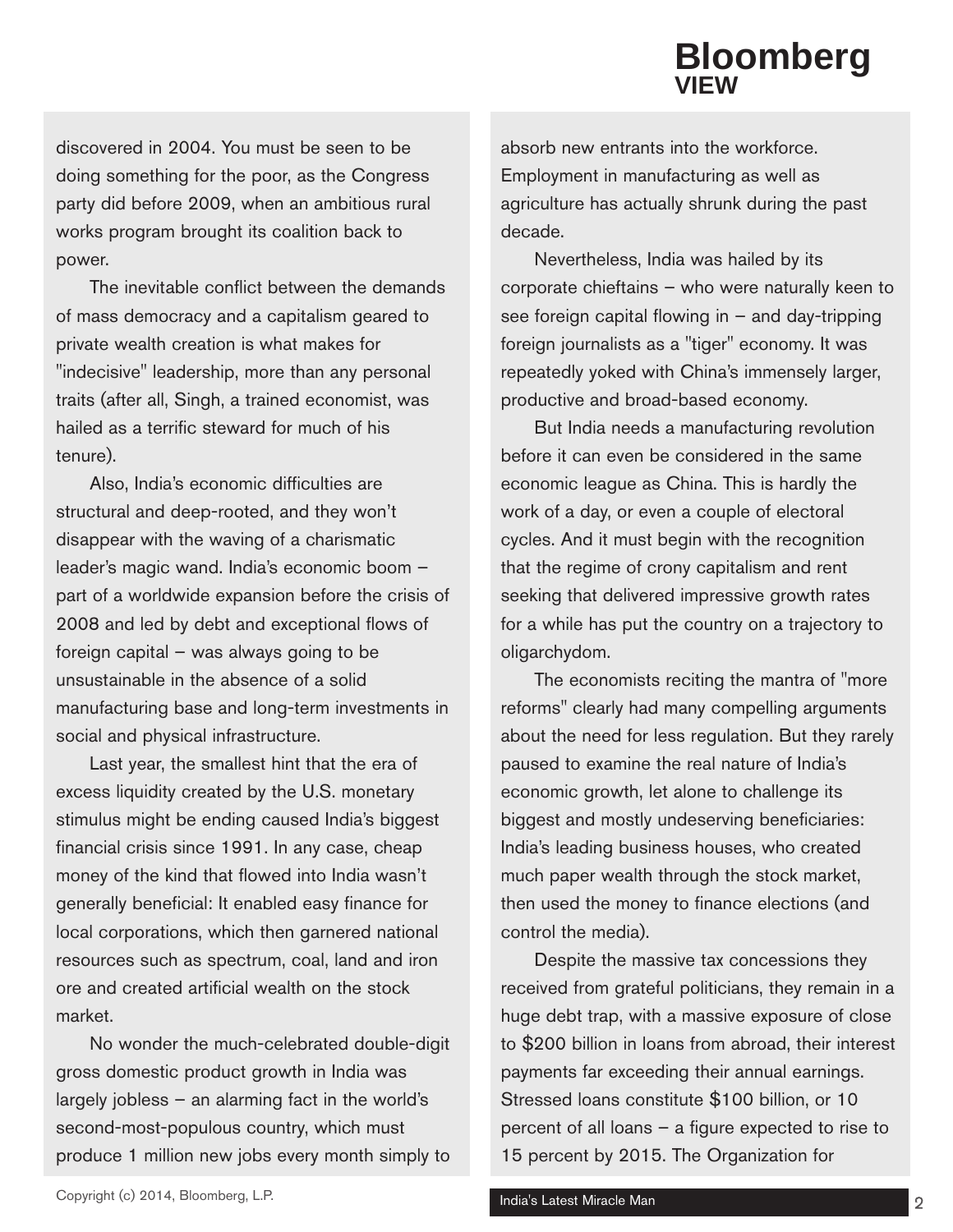# **Bloomberg NEWS**

Economic Cooperation and Development's think tank claimed in a report earlier this month that any modest recovery in capital investment and domestic consumption in India is likely to be offset by the worsening balance sheets of the country's major banks.

Cheap money can engender momentary illusions of growth, even affluence. But it is no substitute for labor-intensive productivity and innovation, especially in a populous country such as India.

It remains to be seen whether Modi will even attempt the necessary reconfiguring of India's economy. Given the country's formidable basic problems, he may well meet Singh's fate: despised by the very same people who once ecstatically heralded him as India's savior.

– Editor: Nisid Hajari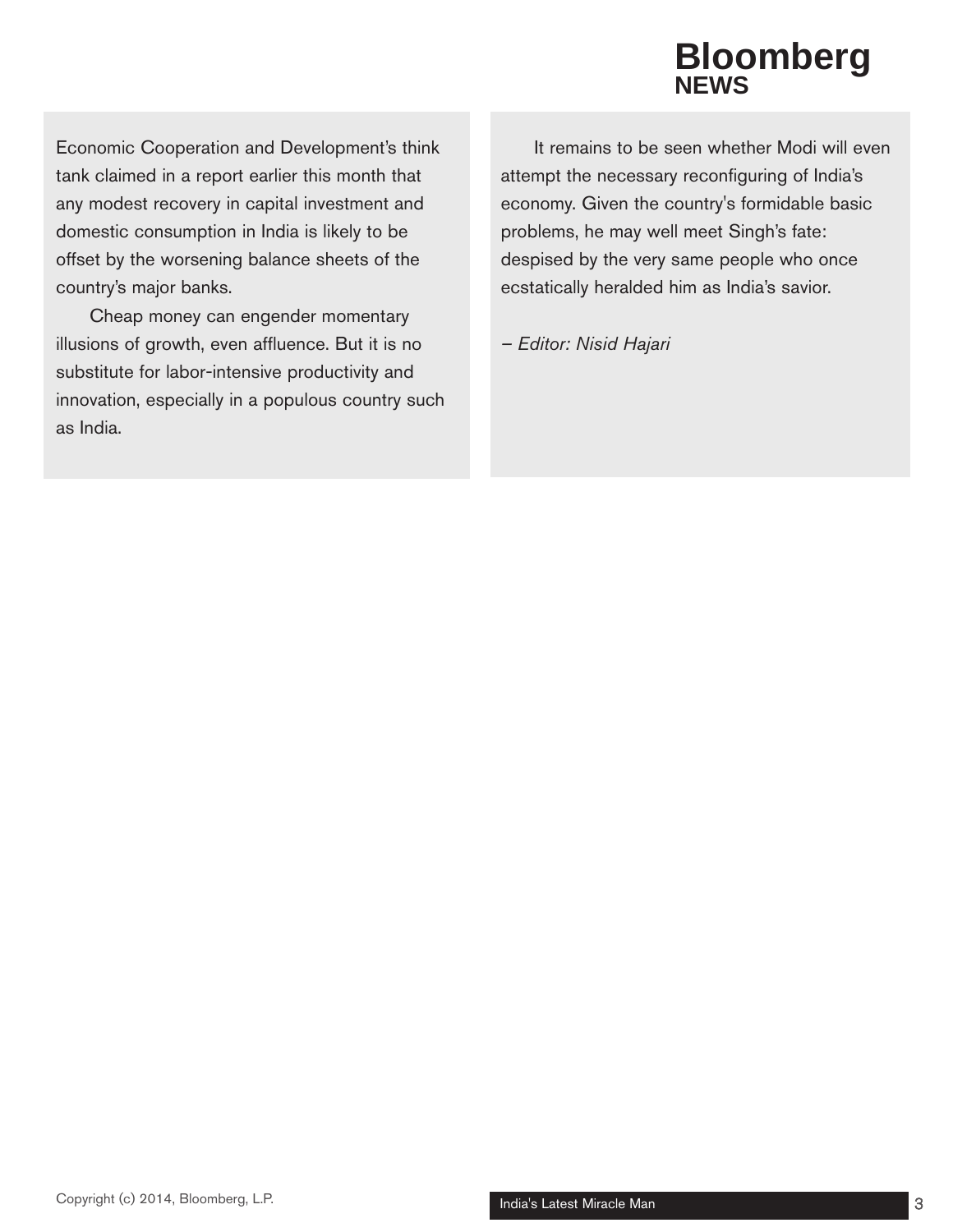

IS SHINZO ABE'S MODEL ALL THAT ATTRACTIVE? PHOTOGRAPHER: PANKAJ NANGIA/BLOOMBERG

# INDIA India's Foolish Crush on Japan

By Pankaj Mishra Bloomberg View

August 31, 2014 – Narendra Modi, India's new prime minister, visited Japan twice during his long decade of ostracism by the West. He is one of only three people that Shinzo Abe follows on Twitter. Commentators have hailed Modi as "India's Abe" because he seems as determined as the Japanese prime minister to boost national self-esteem through economic growth.

Japanese direct investment in India is rising; it may even help realize Modi's grand, Japaninspired vision of "smart cities" and bullet trains across India. But Modi has deeper reasons for bringing to his first major bilateral visit the intense ardor of a pilgrim approaching an ancient shrine.

Since the 19th century, Hindu nationalists have venerated Japan as the paradigmatic Asian society that preserves its traditional virtues while also developing industrial and military strength

and inculcating patriotism among its citizens. Swami Vivekananda, an iconic Hindu thinker of the 19th century (also the only writer Modi seems to have extensively read) claimed after a visit that "if all our rich and educated men once go and see Japan, their eyes will be opened."

Evidently, the Japanese had "taken everything from the Europeans, but they remain Japanese all the same" while in India, "the terrible mania of becoming Westernised has seized upon us like a plague."

Modi ably channels Vivekananda in his praise for the Japanese traits of self-sacrificing nationalism. And he has not evolved a "Look East" policy just because U.K. and U.S. officials refused to meet with him and the U.S. denied him a visa after communal riots on his watch as chief minister of the state of Gujarat claimed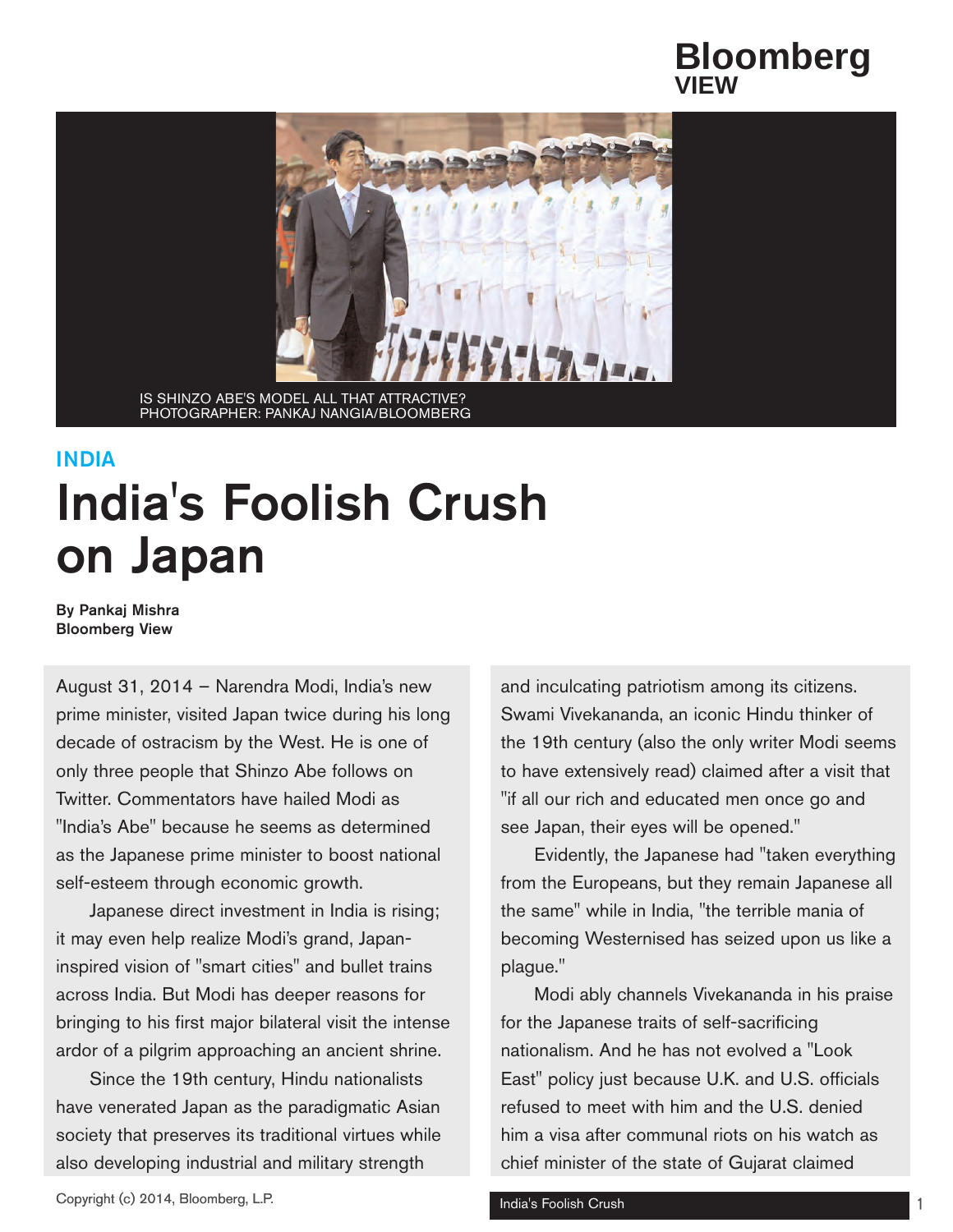more than 1,000 lives. Modi seems sincere in his invocation of what Asia's three outspoken leaders of the 1980s – Singapore's Lee Kuan Yew, Malaysia's Mahathir Mohamad and Japan's Shintaro Ishihara – called "Asian Values."

Lee typically argued that the only antidote to "the disruptive individualism of Western liberalism" was renewed stress on "individual subordination to the community." This coincides perfectly with the values cherished by the Rashtriya Swayamsevak Sangh (Modi's ideological guide, and the parent outfit of Hindu nationalism). Not surprisingly, Modi's recent Independence Day speech, which was widely hailed as "forward-looking and modern" was also, as the columnist Shekhar Gupta pointed out, "pure RSS" in its emphasis on "family values, morality, cleanliness, discipline and patriotism."

But can Modi's old-fashioned reverence for all things Japanese, from the tea ceremony to nuclear plants, produce the right blueprint for India's future? After all, Japan today offers less instruction in world-conquering industrial growth and innovation than in the admirable art of "bending adversity"  $-$  the title of a superb new book on Japan by David Pilling that Modi might find more up-to-date than Vivekananda's musings.

The Japanese state's striking early example of fostering internationally competitive local industries was closely followed by countries such as South Korea and Taiwan. Leaders of Malaysia and Indonesia eagerly sought Japanese investment in their economies, primarily to diversify their industrial bases.

The most avid of these Asian Japanophiles was Mahathir, the long-lasting prime minister of

Malaysia and unabashed exponent of majoritarian nationalism. His own "Look East" policy was grounded in economic relations with Japan as well as racial and civilizational assertions of difference, and included an explicit anti-Western posture.

For a while, everything seemed to be going well. Then, in the 1990s the limits of Japanese developmentalism were exposed by the new age of globalization. So much of the Japanese economic miracle had been contingent on U.S. willingness during the Cold War to open its own markets to Japanese manufacturers while turning a blind eye to Japan's blatantly protectionist trade policies and restrictions on capital movement.

Japan's comparative advantage couldn't last, and it didn't. The Asian financial crisis then went on to expose, among other things, the dangerous overreliance on foreign investment of countries like Malaysia. We haven't heard much about Asian Values since then; those who look east now seek out China rather than Japan.

Canceling talks with Pakistan, or rejecting the World Trade Organization deal reached at Bali, Modi could be projecting the India that can say no: He is more India's Mahathir than India's Abe. But it is hard not to suspect anachronism and naivete in Modi's plan to model India's economy on Japan's postwar achievements of technical innovation and labor-intensive manufacturing.

The export-oriented economies of Japan and its Asian clients achieved their highest growth when most Chinese were still wearing drab Mao suits. The spirit of innovation long ago shifted from Sony to Apple; and Abenomics, the engine of a fresh national ascent to glory and power, is